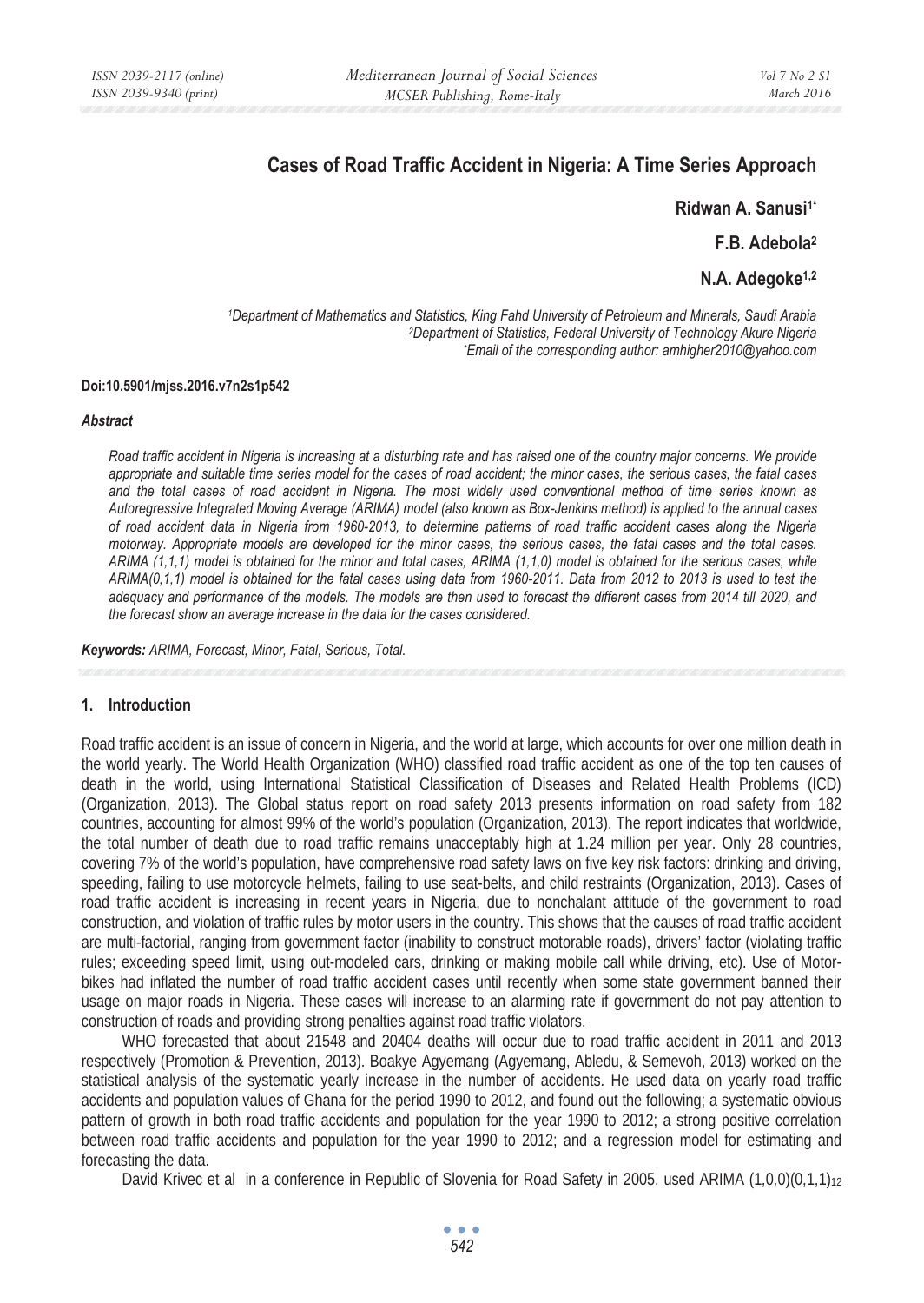with constant and regressor for a short-term forecast of fatalities and severely injured persons involved in road traffic accidents in Slovenia (Series et al., 2006). Box-Jenkins approach was used to analyze annual road accident data between 1980 and 2010 to determine the patterns of road traffic accident cases, injuries and deaths along the Accra-Tema motorway (Okutu, 2011). They used ARIMA (1*,*1*,*1) to fit injury and death data while accident cases data ware modelled with ARIMA (0*,*1*,*2). The forecast of their models showed that the cases will continue to increase.

Frequency of traffic related mortalities is increasing worldwide. It was estimated that by continuing the current trends for road traffic accidents to 2020, proportion of deaths will increase up to 83% in middle and low income countries and up to 27% in high-income communities (Peden, 2004), (Mohan, Padmanabhan, & Ramjee, 2008). In the middle and low income countries, there will be about 83% increase in the proportion of death, and about 27% increase in the proportion of death in the high-income communities by 2020 if the current trend of road accidents continues.

Short-term traffic volume forecast can be carried out using one of the newly opined time series methods. Nihan & Holmesland, 1980 fits model on monthly volume on a freeway segment from year 1968 to year 1976, and used the model to forecast for year 1977. They compared the result with the actual volume of 1977, and concluded that time series technique can be used to accurately and inexpensively forecast data for short time.

Time series analysis is a method of describing the inherent nature of data over time, and using it to predict the future (Hosseini, Yavarifar, & Yavarifar, 2014). The basic approaches to forecasting time series data are the selfprojecting time series approach and the cause-and-effect time series approach. The former uses only the time series data for forecasting while the latter relies on the inherent series assumed to cause the pattern of the original series. Moreover, the self-projecting time series approach is not expensive to apply, it requires less data and it performs better for short and long-term forecast. The univariate version of Box-Jenkins method is a self-projecting time series forecasting method, hence, we adopt the Box-Jenkins method to explain and model our data. This requires the data to be stationary, and differencing will be used to make the data stationary if it is not stationary.

This study provides appropriate and suitable time series model for the cases of road accident; the minor cases, the serious cases, the fatal cases and the total cases of road accident in Nigeria. The most widely used conventional method of time series known as Box-Jenkins method is applied to the annual cases of road accident data in Nigeria from 1960- 2013, to determine patterns of road traffic accident cases along the Nigeria's motorway.

# **2. Materials and Method**

Data used for the analyses was collected from Federal Road Safety Corps (FRSC), Nigeria. FRSC is the body in charge of road safety administration such as ensuring safety of motorists on roads, teaching the general public on the etiquettes of highway, recommending devices meant for reducing accidents on the highways, among others. Accidents caused by road traffic are in different cases, ranging from the minor cases, the serious cases to the fatal cases. In this paper, we collected data from 1960 to 2013 and data from 1960 to 2011 will be used to model the cases of road accident; the minor cases, the serious cases and the fatal cases, and data from 2012 to 2013 will be used for model validation, while the models are used to forecast the future cases of road accidents from 2014 to 2020. Box-Jenkins method will be used to derive models for forecasting these data. This method is preferred because of its high accuracy in forecasting data, especially within a short to medium term period. Its model simplicity gives it an advantage of cost and response time, because high cost is required to run and set up complex models (Nihan & Holmesland, 1980).

# **3. Model Building**

In theory, Auto-regressive Integrated Moving Averages ARIMA Models (Box Jenkins) are the most universal class of models for forecasting a time series data. As proposed by Box and Jenkins, that in general, forecasting based on ARIMA models comprises of three different steps:

Model Identification, Parameter estimation and Diagnostic checking. Until a desirable model for the data is identified, the three steps will be repeated (Box, Jenkins, & MacGregor, 1974). The method of Box and Jenkins dictates an iterative process requiring a sound understanding of time series analysis technique, some degree of judgement and many rounds of trials (Wu, 2013). Meanwhile, It is worth mentioning here that because of the volume of the work, the best models out of several competing models that explain the variables under study are included in the work.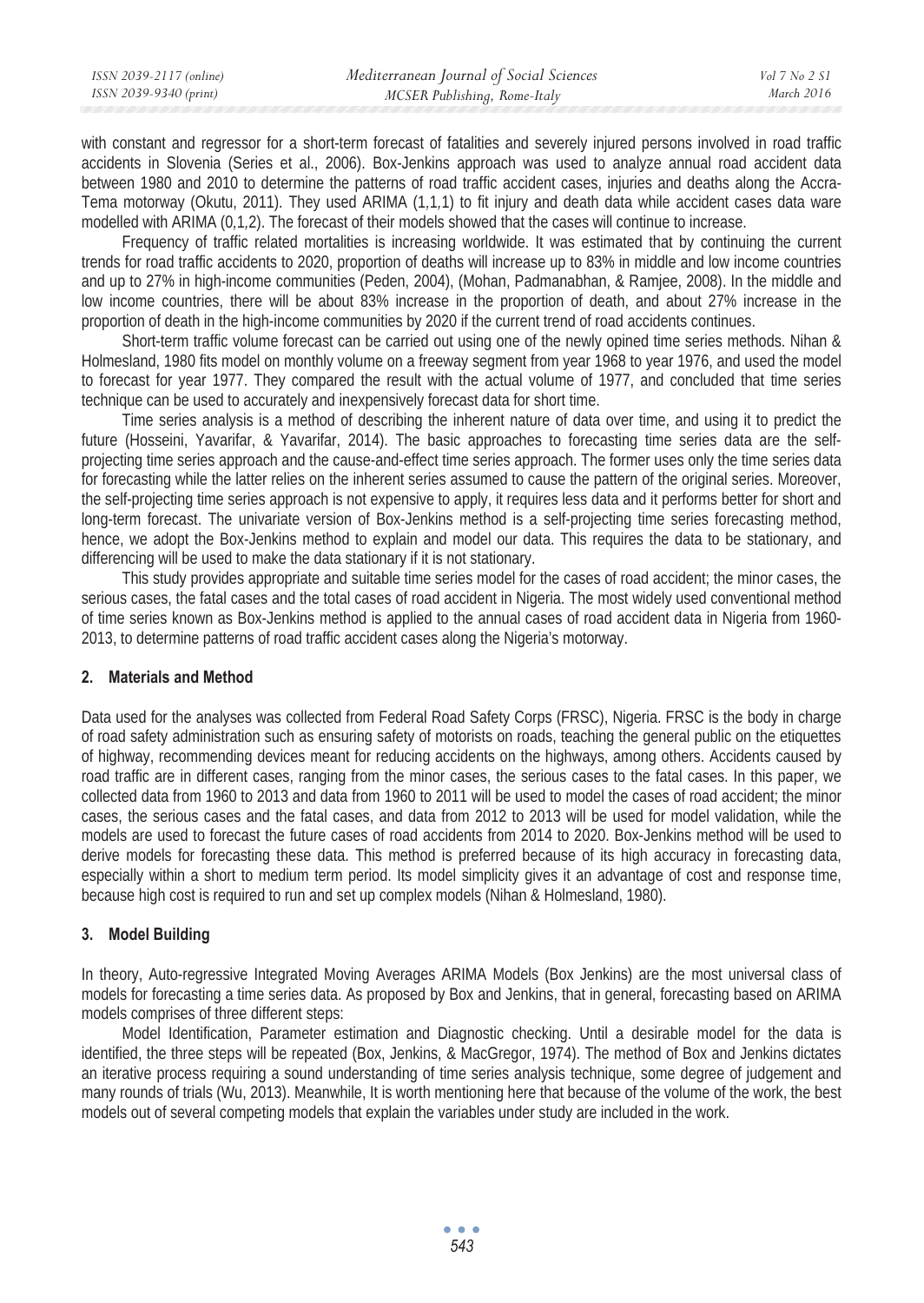

**Figure 1:** Time Series Plots of Minor, Serious, fatal and Total Cases of Road Accidents

Figure (1) shows the time plots of the minor cases, the serious cases, the fatal cases and the total cases of road traffic accident in Nigeria from year 1960 to 2013. The series exhibit non-stationary behaviour.

### *3.1 Unit root test*

Also, the series were tested for stationarity by using the unit root test. Figure (2) and Figure (3) show that the series are insignificant with p-values greater than 5%. Hence, there is need to difference the data so as to make it stationary. The time series plot of the first difference series are shown in Figure (4).

| UNIT ROOT TEST FOR THE MINOR CASES                      |                                                     |             |        |                                                           |                                                                                                 |             |        |
|---------------------------------------------------------|-----------------------------------------------------|-------------|--------|-----------------------------------------------------------|-------------------------------------------------------------------------------------------------|-------------|--------|
| Null Hypothesis: MNR has a unit root<br>Excgenous: Nane | Lag Length: 0 (Automatic - based on SIC, maxiag=10) |             |        | Null Hypothesis: SERUS has a unit root<br>Exogenous: None | UNIT ROOT TEST OF THE SERIOUS CASES DATA<br>Lag Length: 1 (Automatic - based on SIC, maxlag=10) |             |        |
|                                                         |                                                     | t-Statistic | Prob." |                                                           |                                                                                                 | t-Statistic | Prob." |
| Augmented Dickey-Fuller test statistic                  |                                                     | -0.810643   | 0.3599 |                                                           |                                                                                                 |             |        |
| Test citical values:                                    | 1% level                                            | $-2.611094$ |        | Augmented Dickey-Fuller test statistic                    |                                                                                                 | $-0.628344$ | 0.4401 |
|                                                         | 5% level                                            | $-1.947381$ |        | Test critical values:                                     | 1% level                                                                                        | $-2.612033$ |        |
|                                                         | 10% level                                           | $-1.612725$ |        |                                                           | 5% level                                                                                        | $-1.947520$ |        |
|                                                         |                                                     |             |        |                                                           | 10% level                                                                                       | $-1.612650$ |        |
| *MacKhnon (1996) one-sided p-values.                    |                                                     |             |        |                                                           |                                                                                                 |             |        |



| Null Hypothesis: FATAL has a unit root<br>Expositions: None | Lag Langth: 0 (Automatic - based on SIC, madag=10) |                                           |        | Exogenous: None                        | Null Hypothesis: TOTAL has a unit root<br>Lag Length: 1 (Automatic based on SIC, MAXLAG=10) |                                           |        |
|-------------------------------------------------------------|----------------------------------------------------|-------------------------------------------|--------|----------------------------------------|---------------------------------------------------------------------------------------------|-------------------------------------------|--------|
|                                                             |                                                    | t-Statute                                 | Prob." |                                        |                                                                                             | t-Statistic                               | Prob." |
| Augmented Dickey-Fuller test statistic                      |                                                    | -0.948034                                 | 0.3016 | Augmented Dickey-Fuller test statistic |                                                                                             | $-0.485404$                               | 0.5009 |
| Test of fical values:                                       | 1% lovel<br>5% love!<br>10% Lovel                  | $-2.611004$<br>$-1.947981$<br>$-1.612725$ |        | Test critical values:                  | 1% level<br>5% level<br>10% level                                                           | $-2.610192$<br>$-1.947248$<br>$-1.612797$ |        |

**Figure 3:** Unit Root Tests of fatal and Total Cases of Road Accidents

The correlogram plots of the first difference, in Figure (5) appear to be stationary with significant spikes within the first two lags. These are buttressed by the unit root tests of the series in Figure (6). The probability values of the unit root tests are all below 5%, indicating that the data are now stationary. The order of the ARIMA models would be guessed from the correlogram plots to determine the best models to model the series.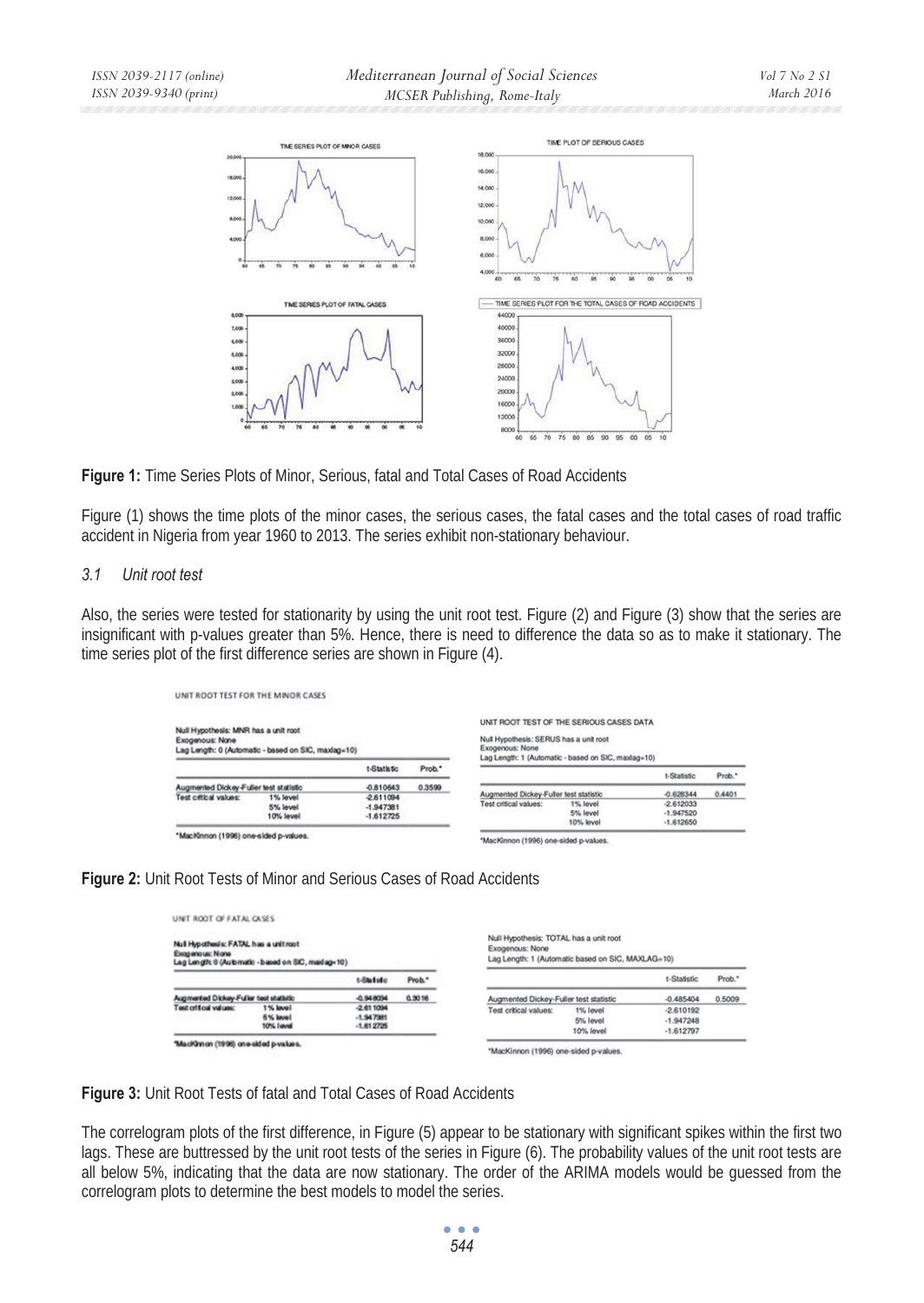

**Figure 4:** Time Series Plot of the First Difference for The Minor, Serious, fatal and Total Cases of Road Accidents

### *3.2 Model Outputs*

From the correlogram plots in Figure (5), many competing models were guessed. Out of all the competing models, the best models for minor, serious, fatal and total cases of road accident are ARIMA(1,1,1), ARIMA(1,1,0), ARIMA(0,1,1) and ARIMA(1,1,1) respectively.

The outputs are displayed in Figure (7). All the variables are significants and their respective Durbin-Watson statistics values are close to 2, suggesting that some of the serial correlation were eliminated in the error terms. The error terms are not serially correlated (because the error terms of a good model must not be serially correlated). Moreover, the R-squared value, which tells us the percentage of the dependent variable that is explained by the independent(s) variable(s), is low. This indicates that a differenced data is harder to fit than a level data.

### **4. Residual Diagnostic**

| Date ORDS/14 Time 1934<br>Partial Correlation<br>AC<br><b>PAC</b><br>Autocorrelation<br>Sangle 1992-2011                | Q-Stat Prob<br>0.001<br>0.001 |
|-------------------------------------------------------------------------------------------------------------------------|-------------------------------|
| Induded showcefore: 51                                                                                                  |                               |
| $-0.433$<br>10.122<br>$-0.433$<br>14,974<br>٠<br>0.297<br>0.135                                                         |                               |
| AC PAC 0-008 Prob<br><b>Partial Constation</b><br>Adocenstaten<br>17.736<br>$-0.221$<br>$-0.065$                        | 0.000                         |
| 20.478<br>0.218<br>0.095                                                                                                | 0.000                         |
| ш<br>σ<br>1 033 033 1:851 0013<br>20.859<br>0.090<br>D<br>$-0.081$<br><b>1.</b><br>2 0.385 0.183 10.695 0.085           | 0.001                         |
| n<br>b<br>22.095<br>0.107<br>0.143<br>3 430 4121 14112 0003<br>-                                                        | 0.001                         |
| 22.971<br>$-0.021$<br>$-0.119$<br>131<br>4 0.301 0.134 10.025 0.001<br>Ð                                                | 0.002                         |
| $-0.321$<br>24.424<br>$-0.152$<br>c<br>(1)<br>5 0239 0153 10115 0083<br>. .<br>×                                        | 0.002                         |
| 25.242<br>$-0.021$<br>0.113<br>111<br>٠.<br>6 0300 0300 10400 1305<br>a                                                 | 0.003                         |
| 27,809<br>7 0.017 0.047 18417 0.010<br>$-0.197$<br>$-0.168$<br>大集工<br>10                                                | 0.002                         |
| 1<br>28.860<br>8 0 104 -0 153 15 165 0 0 to<br>٠<br>0.125<br>$-0.051$<br>11<br>۰                                        | 0.002                         |
| 29,905<br>ы<br>人生く<br>9 0158 0283 30816 0213<br>0.265<br>0.019<br>12                                                    | 0.004                         |
| 12 0178 0189 22822 0011<br>(1)<br>30.228<br>$-0.137$<br>$-0.105$<br>13                                                  | 0.004                         |
| 如<br>门<br>11 0297 0184 26370 0062<br>31.182<br>$-0.231$<br>14<br>$-0.114$                                               | 0.005                         |
| ٠<br>12-034 -0162 17391 0385<br>0.021<br>32.111<br>0.111<br>15<br>n                                                     | 0.006                         |
| (1)<br>13 0337 0133 45318 0080<br>32.116<br>0.047<br>16<br>0.008                                                        | 0.010                         |
| 14 0.256 0.088 49.956 0.080<br>$+11$<br>32,205<br>$-0.033$<br>$-0.075$<br>17                                            | 0.014                         |
| 181<br>15 0 10 -0 110 52 033 0 000<br>Ð<br>32.820<br>$-0.047$<br>$-0.230$<br>19                                         | 0.010                         |
| (1)<br>19 -0.207 -0.050 15.315 0.000<br>0.100<br>32.842<br>0.016<br>19                                                  | 0.025                         |
| 谨<br>17 040 0138 9533 0000<br>×<br>33.453<br>$-0.084 - 0.060$<br>20                                                     | 0.030                         |
| 18 -2136 -2116 -17.000 -1000<br>٥<br>1票 1<br>$0.184 - 0.032$<br>36,488<br>21                                            | 0.019                         |
| (1)<br>19 010 0123 59222 0080<br>٠<br>38.312<br>$-0.140$<br>0.059<br>ri r<br>1<br>٠                                     | 0.017                         |
| 28 -0.066 -0.046 -50.507 -0.060<br>$0.033 - 0.130$<br>38.418<br>$^{23}$<br>$1 - 1 +$<br>21 -0.953 -0.010 -55.956 -0.085 | 0.023                         |
| 24 -0.020 -0.039<br>38.459<br>$+11$<br>22 0.03 -0.033 59.936 0.080                                                      | 0.031                         |
| 25 -0.958 0.062 59.334 0.080<br>ы<br>٠<br>×                                                                             |                               |
| 34 038 -0385 93130 0380<br>- 1<br>×<br>×                                                                                |                               |

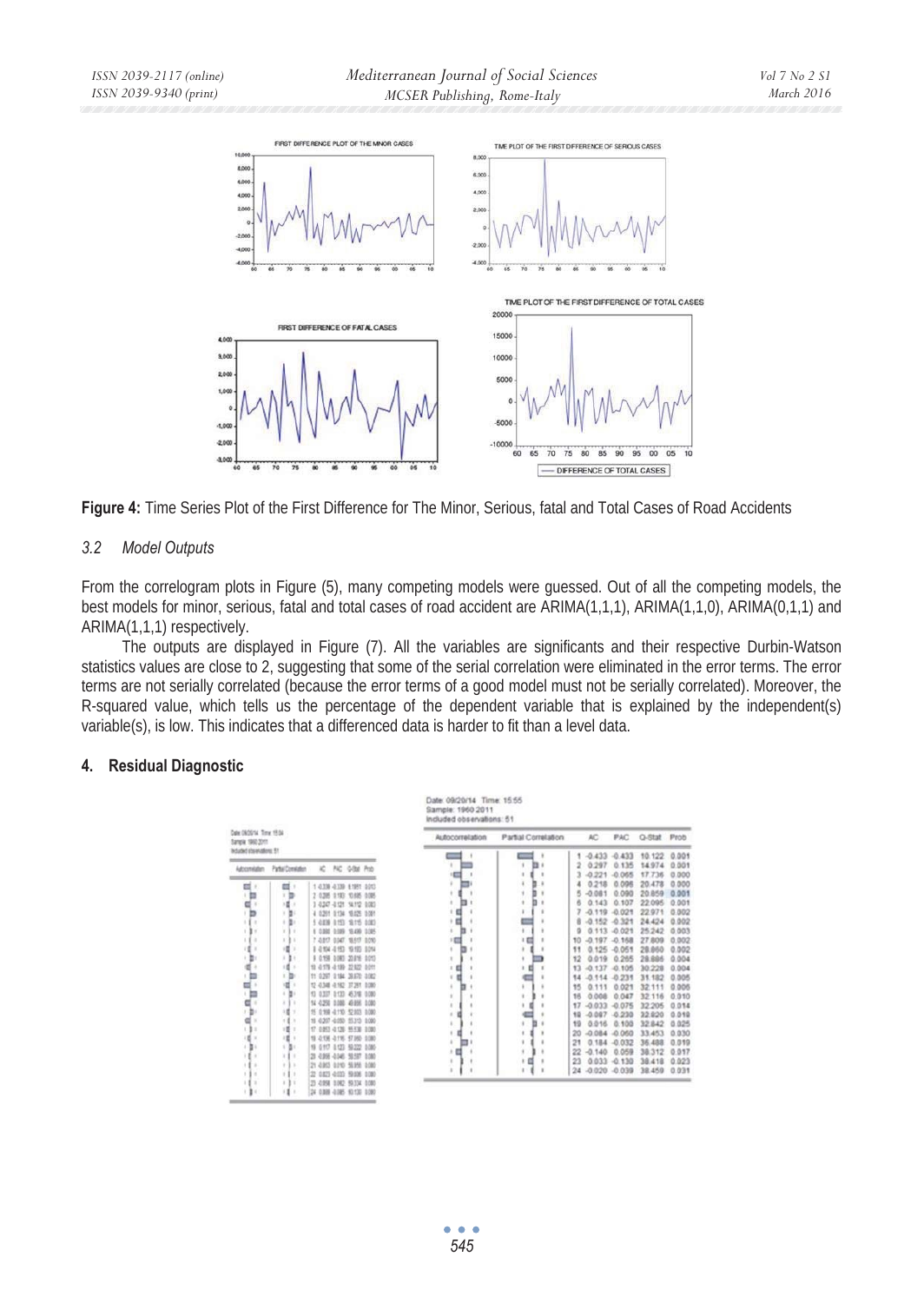| Sample: 1960 2011<br>Included observations: 51<br>Autocomelation | Partial Correlation | ю.                              | PAC O-Stat Prob | Day 1135 Time 143<br>Sanda 98277<br>Islab durators 31 |              | п                                        |
|------------------------------------------------------------------|---------------------|---------------------------------|-----------------|-------------------------------------------------------|--------------|------------------------------------------|
|                                                                  | ₫                   | 1 -0 255 -0 255 3 5279 0 060    |                 | Atomida Patalónidas                                   |              | AC PAC 03x Peb                           |
| 딉                                                                | d                   | 2 -0156 -0237 4 8689 0 088      |                 |                                                       |              |                                          |
| ı                                                                | ١                   | 3 0353 -0354 5 0279 0.170       |                 | Ξ                                                     | 目!           | 1438 436 490 401                         |
|                                                                  | d                   | 4 -0.039 -0.089 5.1162 0.276    |                 | 道                                                     | ٠b           | 243741 1116424                           |
| b<br>í                                                           | ı                   | 5 0.085 0.057 5.5417 0.353      |                 | d                                                     | ぼう           | 14204181 年轻 计图                           |
|                                                                  |                     | 6 -0243 -0250 90789 0.169       |                 | <b>D</b>                                              | (1)          | 4 138 117 118 131                        |
|                                                                  | c                   |                                 |                 | (1)                                                   | $1 - 2 +$    | 1430 117 128 133                         |
| ı                                                                | ı                   | 7 0 075 -0 051 9 4272 0 223     |                 | 律                                                     | (1)          | 113 197 137 138                          |
| ۱                                                                | ١                   | 8 0345 -0361 95608 0.297        |                 |                                                       | 18           | 74 86 4 03 5 10 1 16                     |
| b                                                                | b                   | 9 0111 0153 10359 0322          |                 |                                                       | $\mathbf{d}$ | 1487426 248 119                          |
| ۱                                                                | b                   | 10 0 0 22 0 104 10 428 0 404    |                 | 131                                                   | (1)          | 110 18 231 10                            |
|                                                                  | в<br>ı              | 11 0 015 0 180 10 443 0 491     |                 | ч                                                     | (4)          | 10 415 410 230 410                       |
|                                                                  | ı                   | 12 -0 045 -0 025 -10 586 -0 585 |                 | ١b                                                    | 131          | 11 120 117 350 155                       |
| ı<br>٠                                                           | ٠                   | 13 -0.008 0.044 10.591 0.545    |                 | d                                                     | 111          | 2427402382482                            |
| ۵                                                                |                     | 14 -0159 -0.228 12.446 0.571    |                 | 131                                                   | 111          | 01940026400                              |
| ٠<br>ī.                                                          | ı                   | 15 0 085 0 072 12 992 0 503     |                 | ₫                                                     | 181          | N 410-405 3189 400                       |
| ×                                                                |                     | 15 -0.017 -0.085 13.016 0.672   |                 | (3)                                                   | 181          | IE 112 401 3 AV 402                      |
| ٠t                                                               | ۱                   | 17 -0.084 -0.035 13.578 0.697   |                 |                                                       | 111          | E 484 029 302 032                        |
| b                                                                | d                   | 18 0 096 -0 093 14 339 0 707    |                 | 111                                                   | (1)          | 17 116 101 3 10 101                      |
| b<br>í.                                                          | b<br>ı              | 19 0096 0133 15113 0715         |                 |                                                       | 15.1         | 19 4 88 4 81 36 15 15 15 15 16           |
| ı<br>٠                                                           |                     | 20 0.003 -0.078 15.113 0.770    |                 | 111<br>63.6                                           | 131          | 19 182 104 7 15 108<br>3 18 407 3 51 410 |
| ۵                                                                | ٠                   | 21-0140-0121 15.888 0718        |                 | (11)                                                  | 111<br>111   |                                          |
| ţ.<br>l a                                                        | ٥                   | 22 -0302 -0124 16.889 0.769     |                 | (1)                                                   | $+11$        | 2484 第284<br>2 115 007 336 110           |
|                                                                  |                     | 23 0023 0050 15,941 0.812       |                 | 111                                                   | 12.7         | 214 81 4 05 3 36 4 38                    |
| b<br>t.                                                          | a<br>ı              | 24 0.098 0.115 17.900 0.808     |                 | $(1 +$                                                | 111          | 3 105 106 357 108                        |

**Figure 5:** Correlogram Plot for the first difference of the Minor, Serious, fatal and Total Cases of Road Accidents

Figure (8) and Figure (9) show the correlogram plots of residuals for the best models of the series. The probability values of the Q-statistics are all greater than 5%, indicating that the residuals are all White Noise, that is, they are not forecastable. Model with a non-forecastable residuals will yield a good out-sample forecast with minimum error. The residual plots are shown in Figure (10), the random effect of the residuals are evident in the plots.



**Figure 6:** Unit Root Tests of the First Difference of Minor, Serious, fatal and Total Cases of Road Accidents

| Dependent Variable: D/MNR)<br>Method: Least Squares<br>Date: 09/2014 Time: 15:02<br>Sample (adjusted: 1962 2011)<br>Included observations: 50 after adjustments<br>Convergence achieved after 12 iterations.<br><b>MA Backcast 1961</b>                                                             |                                  |                                                                                                          |                         |                                              | MODEL OUTPUT OF ARIMA(1,1,0); SERIOUS CASES<br>Dependent Variable: D/SERUS1<br>Method: Least Squares<br>Date: 09/20/14 Time: 15:43<br>Sample (adjusted): 1962 2011                              |                                                                                                                                                                            |
|-----------------------------------------------------------------------------------------------------------------------------------------------------------------------------------------------------------------------------------------------------------------------------------------------------|----------------------------------|----------------------------------------------------------------------------------------------------------|-------------------------|----------------------------------------------|-------------------------------------------------------------------------------------------------------------------------------------------------------------------------------------------------|----------------------------------------------------------------------------------------------------------------------------------------------------------------------------|
| Vatable                                                                                                                                                                                                                                                                                             | Conflicient                      | <b>Std Enny</b>                                                                                          | 1-Students              | Prob.                                        | Included observations: 50 after adjustments<br>Convergence achieved after 3 kerations                                                                                                           |                                                                                                                                                                            |
| AR(1)<br>MA/11                                                                                                                                                                                                                                                                                      | -0.855/822<br>0.607063           | 0.142411<br>0.206097                                                                                     | $-5.721099$<br>2.945527 | 0.0000<br>0.0050                             | Variable<br>Coefficient                                                                                                                                                                         | Shit Keny<br>t-Statistic<br>Prob.                                                                                                                                          |
| R-squared                                                                                                                                                                                                                                                                                           | 0.188277                         | Mean depandent var                                                                                       |                         | -25.78000                                    | AR(T)<br>-0.438836                                                                                                                                                                              | -3.398465<br>0.0014<br>0.129128                                                                                                                                            |
| <b>Adjusted R-squared</b><br>S.E. of regression<br>Sum squared resid<br>Log likelihood<br>Durbin-Watson stat                                                                                                                                                                                        | 0.171366<br>1925.037<br>1.949005 | S.D. dependent var<br>Akake into criterion<br>1,78E+08 Schwarz orlarion<br>448.0014 Hannan-Quinn criter. |                         | 2114.743<br>18.00346<br>18.07894<br>18.03158 | R-squared<br>0.190481<br><b>Adjusted R squared</b><br>0.190481<br>1633,764<br>S.E. of regression<br>Sum squared resid<br>1,31E-08<br>Log likelihood<br>440,3759                                 | Mean dependent var<br>32,50000<br>1815,832<br>S.D. dependent var<br>Akalka info criterion.<br>17,65496<br>Schwarz criterion<br>17,69320<br>Hannan-Quinn criter<br>17,66952 |
| Inverted AR Roots<br>Inverted MA Rocks                                                                                                                                                                                                                                                              | $-82$<br>$-61$                   |                                                                                                          |                         |                                              | 1.852321<br>Durbin-Walson stat                                                                                                                                                                  |                                                                                                                                                                            |
|                                                                                                                                                                                                                                                                                                     |                                  |                                                                                                          |                         |                                              | <b>Inverted AR Roots</b><br>$-44$                                                                                                                                                               |                                                                                                                                                                            |
| OUTPUT OF ARIMA(0,1,1); FATAL CASES<br>Dependent Variable: DIFATAL)<br>Method: Least Squares                                                                                                                                                                                                        |                                  |                                                                                                          |                         |                                              | Dependent Variable: D(TC)                                                                                                                                                                       |                                                                                                                                                                            |
|                                                                                                                                                                                                                                                                                                     |                                  |                                                                                                          |                         |                                              | Method: Least Squares<br>Date: 01/23/15 Time: 14:25<br>Sample (adjusted): 1962 2011<br>Included observations: 50 after adjustments<br>Convergence achieved after 20 iterations<br>Backcast 1961 |                                                                                                                                                                            |
| Variable                                                                                                                                                                                                                                                                                            | Coefficient                      | Std. Error                                                                                               | 1-Studebo               | Prob.                                        | Variable<br>Coefficient                                                                                                                                                                         | Std. Emor<br>t-Statistic<br>Prob                                                                                                                                           |
| MA/11                                                                                                                                                                                                                                                                                               | $-0.406170$                      | 0.129303                                                                                                 | $-3.141234$             | 0.0028                                       | AR(1)<br>$-0.787679$<br><b>MA(1)</b><br>0.519769                                                                                                                                                | 0.186703<br>$-4.218891$<br>0.000<br>0.261594<br>1,986930<br>0.005                                                                                                          |
|                                                                                                                                                                                                                                                                                                     | 0.103770                         | Mean dependent var                                                                                       |                         | 39.49020                                     |                                                                                                                                                                                                 |                                                                                                                                                                            |
|                                                                                                                                                                                                                                                                                                     | 0.103770                         | S.D. dependent var                                                                                       |                         | 1136.340                                     | R-squared<br>0.106752                                                                                                                                                                           | $-55.3400$<br>Mean dependent var                                                                                                                                           |
|                                                                                                                                                                                                                                                                                                     | 1075,766                         | Akalka Info criterion                                                                                    |                         | 16,81887                                     | Adjusted R-squared<br>0.149392<br>3530.361                                                                                                                                                      | 3827.84<br>S.D. dependent var<br>19,2153<br>Akaike info criterion                                                                                                          |
|                                                                                                                                                                                                                                                                                                     | 57863638                         | Schwarz criterion                                                                                        |                         | 16.85675                                     | S.E. of regression<br>Sum squared resid<br>$5.98E + 08$                                                                                                                                         | 19,2918<br>Schwarz criterion                                                                                                                                               |
|                                                                                                                                                                                                                                                                                                     | $-427.0011$                      | Hannan Quinn criter                                                                                      |                         | 16,83334                                     | Log likelihood<br>478.3842                                                                                                                                                                      | Durbin-Watson stat<br>1,95611                                                                                                                                              |
| Date: 09/2014 Time: 17:15<br>Sample (adjusted): 1961 2011<br>Included observations: 51 after adjustments<br>Convergence achieved after 6 herations<br><b>MA Backcast 1960</b><br>R-squared<br>Adjusted R equared<br>S.E. of regression<br>Sun squared resid<br>Log likelihood<br>Durble-Watson stat | 1.872692                         |                                                                                                          |                         |                                              | Inverted AR Roots<br>$-79$                                                                                                                                                                      |                                                                                                                                                                            |

**Figure 7:** Time Series Models for Minor, Serious, fatal and Total Cases of Road Accidents

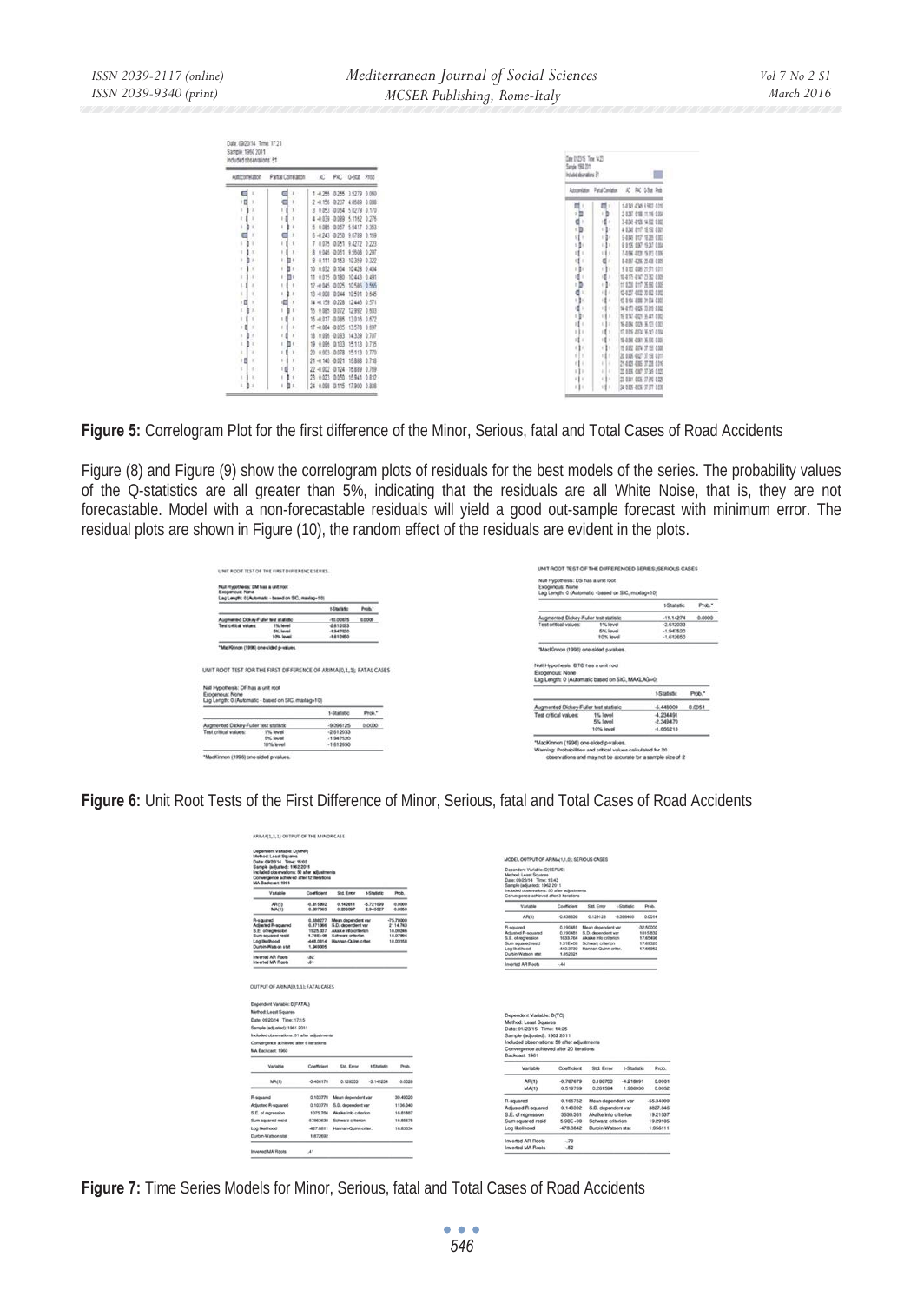| Date 092014 Time: 1534<br>Genete 1960 2011<br>included strainabong 50<br>O statistic protrabilities adjusted for 2 480A terms |                    |                             |          |                  |                 | Date 09/20/14 Time 17:45<br>Sample: 1960 2011<br>Included observations: 50 | Q-statistic probabilities adjusted for 1 ARMA term |   |                                                               |  |
|-------------------------------------------------------------------------------------------------------------------------------|--------------------|-----------------------------|----------|------------------|-----------------|----------------------------------------------------------------------------|----------------------------------------------------|---|---------------------------------------------------------------|--|
| Advertising                                                                                                                   | Partial Constators |                             |          | AC FAC GRat Prot |                 | Autocomelation                                                             | Partial Correlation                                | Æ | PAC O-Stat Prob                                               |  |
| ì<br>ś<br>١                                                                                                                   | ë<br>ı             | 1 800 800 9894              |          |                  |                 |                                                                            | i<br>i.                                            |   | 1 0.058 0.058 0.1781                                          |  |
| ٠<br>٠                                                                                                                        | ٠<br>ĸ             | 2 403 442 198               |          |                  |                 | b                                                                          | ı                                                  |   |                                                               |  |
|                                                                                                                               | t                  | 1409 468 158 169            |          |                  |                 |                                                                            | b                                                  |   | 2 0 096 0 093 0 6752 0 411                                    |  |
|                                                                                                                               | ×                  |                             | 155      | 2828 1351        |                 |                                                                            |                                                    |   | 3 -0048 -0059 0.8036 0.669                                    |  |
| î.                                                                                                                            | x<br>ı<br>٠        |                             | 3,803    | 2936             | 147             | 目                                                                          | ħ١                                                 |   | 4 0.151 0.150 2.0912 0.554                                    |  |
| ٠                                                                                                                             | ł<br>ı<br>٠        | 6 607 807 2804              |          |                  | 150             | ı                                                                          | D                                                  |   | 5 0.092 0.087 2.5829 0.630                                    |  |
|                                                                                                                               | ı                  | 7 409 419                   |          | 2812 1704        |                 | D                                                                          | ı                                                  |   | 6 0112 0075 33243 0650                                        |  |
| ÷                                                                                                                             | ŧ                  | 1 400 487                   |          | 1671 178         |                 | п                                                                          | в                                                  |   | 7 -0 168 -0 185 5 0319 0540                                   |  |
|                                                                                                                               |                    | \$ 109                      | 0.034    | 3,348            | 189             | ū                                                                          |                                                    |   | 8 -0 222 -0 251 8 0944 0 324                                  |  |
| ٠                                                                                                                             | 8                  | 1 402 403 1498              |          |                  | 1308            |                                                                            |                                                    |   | 9 -0.033 0.000 8 1626 0.418                                   |  |
| ł<br>D                                                                                                                        | ١                  | πt                          | 119      | 49.95            | 152             | ū                                                                          |                                                    |   | 10 -0.176 -0.209 10.172 0.337                                 |  |
|                                                                                                                               |                    | 0 428 430 7894              |          |                  | 150             |                                                                            | ŋ,                                                 |   | 11 0.067 0.112 10.471 0.400                                   |  |
| ı                                                                                                                             | ×                  | 13 810 8101 8408 850        |          |                  |                 |                                                                            | в١                                                 |   | 12 0018 0155 10492 0487                                       |  |
|                                                                                                                               |                    | 14 4 032 4 045 9 5221 1 663 |          |                  |                 |                                                                            |                                                    |   | 13 -0271 -0271 15-652 0208                                    |  |
|                                                                                                                               | ti                 | 15 J 07 - 115               |          | 163 171          |                 | t                                                                          | t                                                  |   | 14 -0.175 -0.098 17.875 0.162                                 |  |
|                                                                                                                               | ×<br>1<br>٠        | 16 4 128 4 012 10 822       |          |                  | 3.656           |                                                                            |                                                    |   | 15 0.051 0.064 18:069 0.204                                   |  |
|                                                                                                                               |                    |                             | $-1.178$ |                  | 178             |                                                                            |                                                    |   | 16 0052 -0018 18274 0249                                      |  |
|                                                                                                                               | ÷                  | \$ 407 403                  |          |                  | <b>HIGH 175</b> |                                                                            |                                                    |   | 17 -0.084 -0.158 18.827 0.278                                 |  |
| ı                                                                                                                             | ×<br>b<br>t        |                             | 1.098    | 7.98             | 1.75            | ١Ø                                                                         | ı<br>ū                                             |   | 18 -0.114 -0.113 19.885 0.290                                 |  |
|                                                                                                                               |                    |                             | 4.99     | 12544            | 187             |                                                                            | ŋ,                                                 |   | 19 -0.081 0.113 20.432 0.309                                  |  |
| 8                                                                                                                             | ı                  | 21 4 121                    | 3217     | 14,156           | 175             |                                                                            |                                                    |   | 20 -0.020 -0.137 20.465 0.357                                 |  |
| ×                                                                                                                             | ×<br>٠             | 22 4:00 4:05                |          | 54.158           | 142             | g)<br>r                                                                    |                                                    |   | 21 0145 0045 22356 0322                                       |  |
|                                                                                                                               | ٠<br>٠             | 21 4 008 1 055              |          | 9.198            | 180             |                                                                            |                                                    |   | 22 -0.071 -0.009 22.823 0.353                                 |  |
|                                                                                                                               |                    | 34 E04 -EET1 14391 EEET     |          |                  |                 |                                                                            | î                                                  |   | 23 -0012 -0.137 22.837 0.411<br>24 -0.029 -0.009 22.920 0.465 |  |

**Figure 8:** Correlogram Plot of the Residuals for Minor and Serious cases of Road Accidents

The plots of the unit root tests in Figure (11) show that the inverted roots of the selected models are all within a unit circle. For an ARIMA model to be stationary and invertible, the inverted roots of the AR and MA respectively, must be less than one. Hence, we can say our models are stationary and invertible (as the case may be).

The in-sample forecast evaluation of the models, Figure (13) shows that the Bias proportions, which measure the level of systematic error, are close to zero. The variance proportions are also close to zero (a high value will imply that the variance of the original series is greater than that of the forecast series), and the covariance proportions, which measure the degree of forecast error that can be credited to the random nature of the forecast series are very close to one in all cases. The sum total of the bias, variance and covariance proportion must be one.

As a result of this, we have a good In-sample forecast plot in Figure (12).

| Date 092014 Time 17:53<br>Sample: 1960 2011<br>Included observations: 51<br>O-statistic probabilities adjusted for 1 ARMA term |                     |                               | Date 012315 Time 1426<br>Sample 1962 2011<br>Included observations: 50 | O-statistic probabilities adjusted for 2 AFBAA termis! |          |                                  |                                  |                    |                            |
|--------------------------------------------------------------------------------------------------------------------------------|---------------------|-------------------------------|------------------------------------------------------------------------|--------------------------------------------------------|----------|----------------------------------|----------------------------------|--------------------|----------------------------|
| Autocorrelation                                                                                                                | Partial Correlation | ю                             | PAC O-Stat Prob                                                        |                                                        |          | Astronmiation Partial Conelation |                                  | AC PAC Q-Stat Prob |                            |
| ı<br>r                                                                                                                         |                     | 1 0055 0056 0.1685            |                                                                        |                                                        |          |                                  |                                  |                    |                            |
| 眉                                                                                                                              | ١đ                  | 2 -0 134 -0 138 1 1607 0 281  |                                                                        |                                                        | ٠<br>٠   | s.                               | 1 0014 0014 00106                |                    |                            |
| 111                                                                                                                            |                     | 3 -0011 0.005 1.1676 0.558    |                                                                        |                                                        | ì        | ٠                                | 2 4 007 4 008 0 015              |                    |                            |
| $\mathbf{1}$                                                                                                                   | I                   | 4 4047 4067 12952 0730        |                                                                        |                                                        |          | a                                |                                  |                    | 3 4 631 4 631 0 6627 0 796 |
| ×.                                                                                                                             |                     | 5 4012 4005 13032 0.861       |                                                                        |                                                        | 計<br>T.  | ū١<br>r                          |                                  |                    | 4 0 130 0 131 1 0274 0 596 |
| €                                                                                                                              | ⋴                   | 6 4 224 4 245 4 3148 0 505    |                                                                        |                                                        | b١       | b١<br>t.                         |                                  |                    | 5 0 104 0 102 1 6579 0 646 |
| r<br>$\mathbf{1}$                                                                                                              | n<br>ı<br>1         | 7 0040 0373 44132 0521        |                                                                        |                                                        | ы        | Ţ)<br>ı                          |                                  |                    | 6 0.093 0.094 2.1990 0.705 |
| b.                                                                                                                             |                     | 8 0126 0149 54159 0.609       |                                                                        |                                                        | ١I<br>t  | 18<br>ı                          |                                  |                    | 7 415 419 2953 078         |
| g.                                                                                                                             | в                   | 9 0.191 0.214 7.7561 0.458    |                                                                        |                                                        | 債        | 瑻<br>٠                           |                                  |                    | 8 4 186 4 121 3 6706 0 721 |
| 1.01                                                                                                                           | ı                   | 10 0112 0089 85894 0476       |                                                                        |                                                        |          | t.<br>٠                          |                                  |                    | 9 0 059 0 038 3 0906 0 792 |
| 11<br>r                                                                                                                        | ı<br>ï              | 11 0027 0097 85394 0567       |                                                                        |                                                        |          | ι                                | 10 4 091 4 138 4 4256 0 817      |                    |                            |
| Н                                                                                                                              | 18                  | 12 -0068 -0108 89636 0825     |                                                                        |                                                        | B)<br>ł  | gı<br>r                          | 11 0 12 0 163 5 773 0 762        |                    |                            |
| н<br>- 1                                                                                                                       |                     | 13 -0.095 -0.026 9.6047 0.651 |                                                                        |                                                        | d        | ١Ø<br>٠                          | 12 - 84 - 815 7384 868           |                    |                            |
| 面                                                                                                                              |                     | 14 -0184 -0.200 12:070 0.522  |                                                                        |                                                        | ×        | 11<br>٠                          | 13 4 079 4 048 7 0272 0 729      |                    |                            |
| п                                                                                                                              | Ð                   | 15 0007 0115 12074 0.600      |                                                                        |                                                        |          | î.                               | 14 8 8 9 8 1 9 1 9 9 8 8 7 9 7 8 |                    |                            |
| п                                                                                                                              | ١Ø                  | 15 - 030 - 0118 12141 0566    |                                                                        |                                                        | ٠        | 11<br>п                          | 15 00% 4.000 0.002 0.022         |                    |                            |
| $\mathbf{1}$                                                                                                                   |                     | 17 -0046 -0013 12308 0722     |                                                                        |                                                        | ٠        | r<br>٠                           | 16 4 024 8 04 8 0639 0 886       |                    |                            |
| ģ.                                                                                                                             |                     | 18 0 126 -0.031 13 608 0 695  |                                                                        |                                                        |          | ı<br>и                           | 17 4 07 4 08 8 448 4 98          |                    |                            |
| ğı<br>r                                                                                                                        | ı                   | 19 0135 0115 15136 0363       |                                                                        |                                                        | 18<br>ı  | 11<br>٠                          | 18 4 080 4 020 8 9614 0 915      |                    |                            |
| 1                                                                                                                              | 18                  | 20 -0.005 -0.136 15.138 0.714 |                                                                        |                                                        | v<br>11  | ł١<br>t.                         | 19 8 849 8 993 9 1951 8 935      |                    |                            |
| 嘪<br>1                                                                                                                         |                     | 21 -0.156 -0.019 17:336 0.631 |                                                                        |                                                        | ï        | 11<br>٠                          | 20 0.003 -0.076 9.1661 0.956     |                    |                            |
| 11                                                                                                                             |                     | 22 -0054 -0068 17.505 0.574   |                                                                        |                                                        | ï        | ×<br>t.                          | 21 4 036 0 031 9 2773 0 965      |                    |                            |
| ı.<br>$\mathbf{L}$                                                                                                             | Ð                   | 23 0020 0125 17.545 0.727     |                                                                        |                                                        | ı.<br>11 | 11<br>٠                          | 22 022 412 9329 039              |                    |                            |
| $^{111}$                                                                                                                       | 11                  | 24 0045 0.065 17.052 0.765    |                                                                        |                                                        | t<br>ı   | 1<br>٠                           | 23 4 008 0 020 9 3333 0 986      |                    |                            |
|                                                                                                                                |                     |                               |                                                                        |                                                        | ĭ.       | 11                               | 24 0.001 -0.011 9.3334 0.991     |                    |                            |

**Figure 9:** Correlogram Plot of the Residuals Fatal and Total Cases of Road Accidents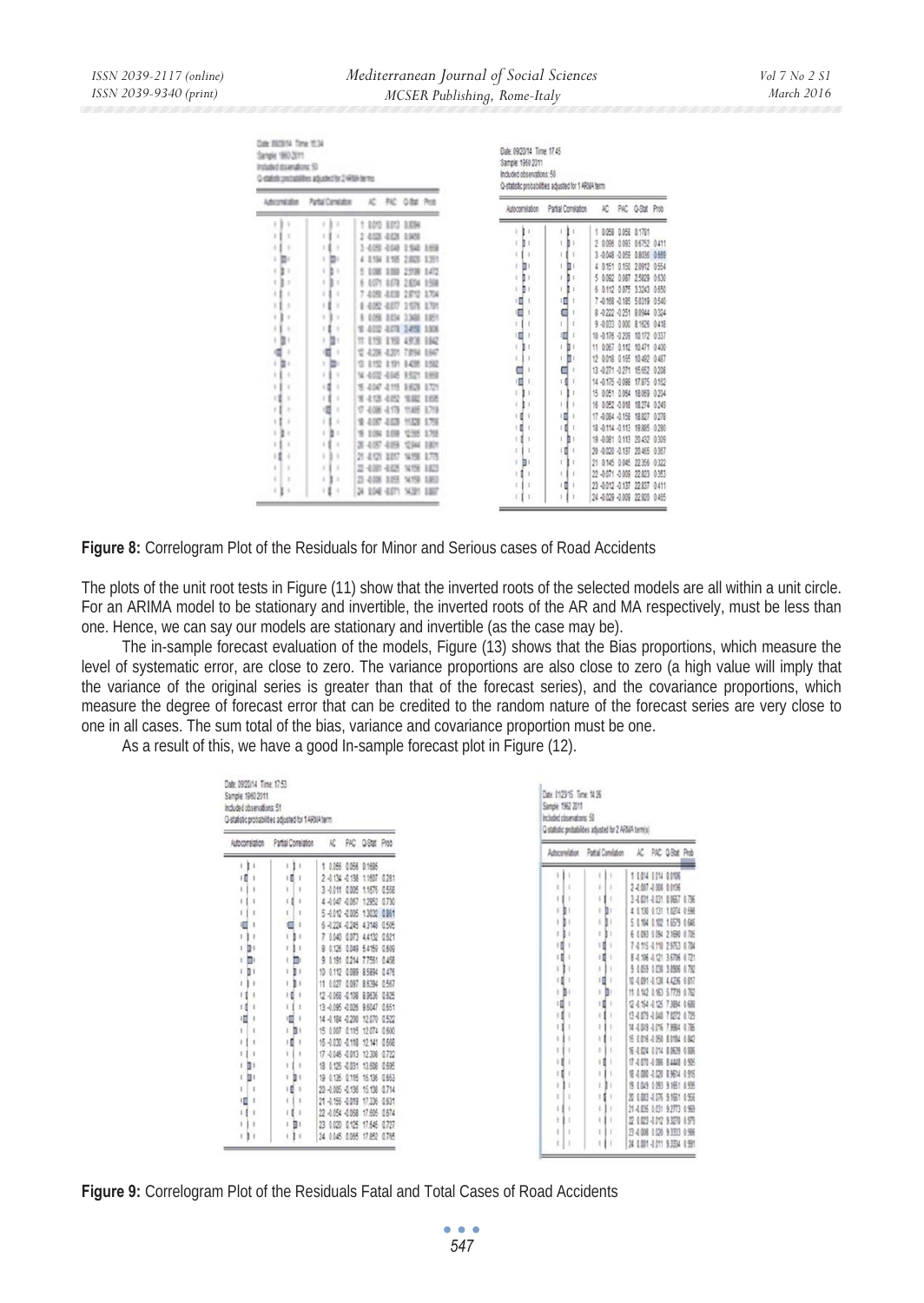

**Figure 10:** Residual Plots of Minor, Serious, fatal and Total Cases of Road Accidents



**Figure 11:** Unit Root Tests of Minor, Serious, fatal and Total Cases of Road Accidents



**Figure 12:** In-sample Forecast Plot of Minor, Serious, fatal and Total Cases of Road Accidents

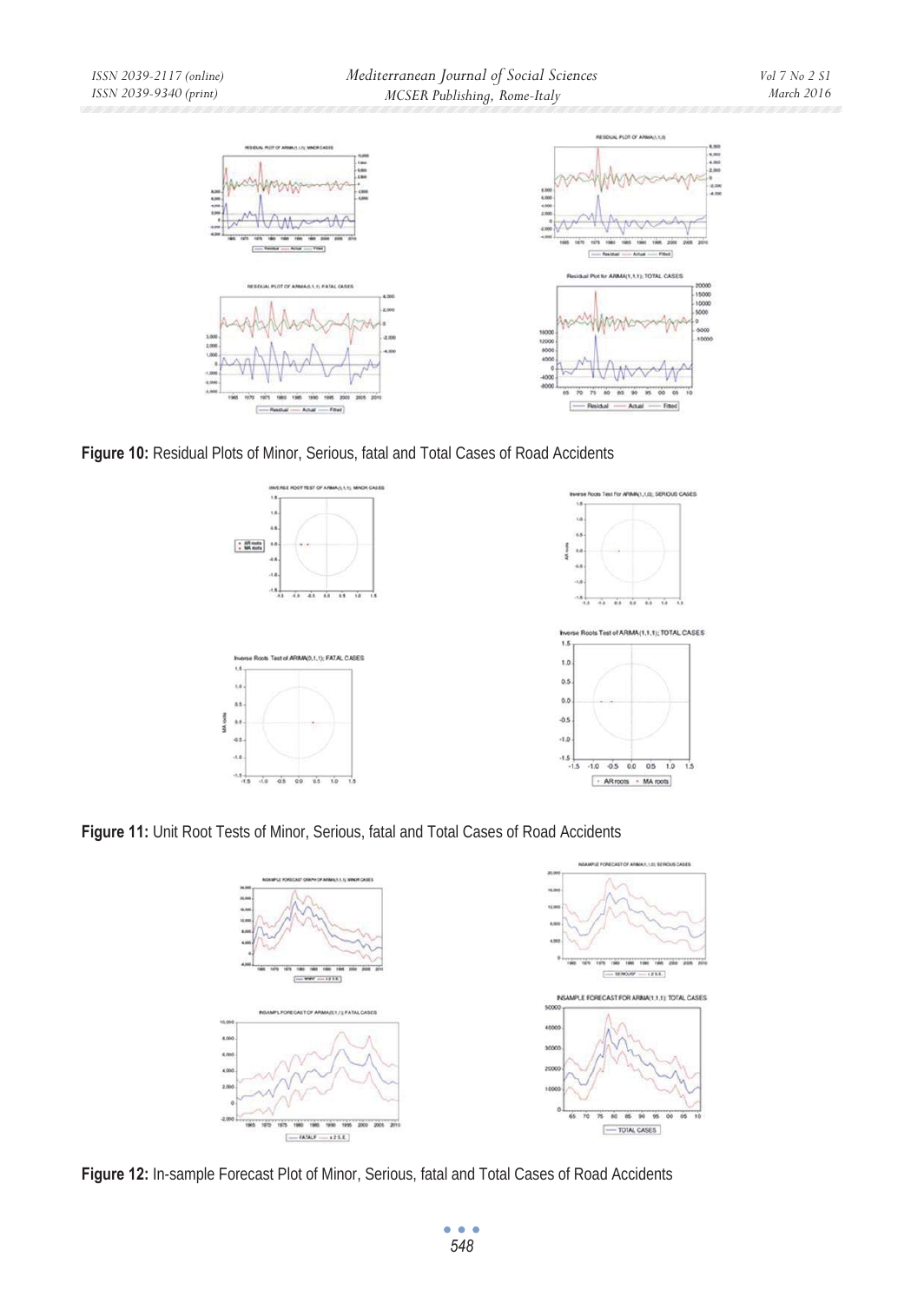#### **Table 1:** Validation Table for ARIMA(1,1,1) Model of Minor Cases.

| Year                                                                                                                                                                                                                                                                        | Minor Cases                                                                      |      | Forecast                                                                                                                                                                                   | % Variation                                                                                                                                                                         |                                                                                  |
|-----------------------------------------------------------------------------------------------------------------------------------------------------------------------------------------------------------------------------------------------------------------------------|----------------------------------------------------------------------------------|------|--------------------------------------------------------------------------------------------------------------------------------------------------------------------------------------------|-------------------------------------------------------------------------------------------------------------------------------------------------------------------------------------|----------------------------------------------------------------------------------|
| 2012                                                                                                                                                                                                                                                                        |                                                                                  | 2050 | 2065.14                                                                                                                                                                                    | 0.74%                                                                                                                                                                               |                                                                                  |
| 2013                                                                                                                                                                                                                                                                        |                                                                                  | 1700 | 1711.18                                                                                                                                                                                    | 0.66%                                                                                                                                                                               |                                                                                  |
| Forecast MNRF<br>Actual: MNN<br>Forecast sample: 1960 2011<br>Adjusted sample: 1962 2011<br>Included observations: 50                                                                                                                                                       |                                                                                  |      |                                                                                                                                                                                            | Forecast: SERUSE<br>Artual: SERUS<br>Forecast sample: 1960 2011<br>Adjusted sample: 1962 2011<br>Included observations: 50                                                          |                                                                                  |
| Root Mean Squared Emor<br>1886.143<br>Mean Abedute Error<br>1375.870<br>Mean Absolute Percentage Emor<br>21,89623<br>Theil Inequality Coefficient<br>0.096432<br><b>Blas Proportion</b><br>0.001087<br>Variance Proportion<br>0.003355<br>Covariance Proportion<br>0.995558 |                                                                                  |      | Root Mean Squared Error<br>Mean Absolute Error<br>Mean Absolute Percentage Error<br>Theil Inequality Coefficient<br><b>Blas Proportion</b><br>Variance Proportion<br>Covariance Proportion | 1617,344<br>1128,979<br>13,29000<br>0.006350<br>0.001044<br>0.007392<br>0.991565                                                                                                    |                                                                                  |
|                                                                                                                                                                                                                                                                             |                                                                                  |      |                                                                                                                                                                                            | INSAMPLE FORECAST EVALUATION<br>Forecast: TCF                                                                                                                                       |                                                                                  |
| Forecast: FATALF<br><b>Actual FATAL</b><br>Forecast sample: 1960 2011<br>Adusted sample: 1961 2011<br>Included observations: 51                                                                                                                                             |                                                                                  |      |                                                                                                                                                                                            | Artual TC<br>Forecast sample: 1960 2013<br>Adjusted sample: 1962 2013<br>Included observations: 52                                                                                  |                                                                                  |
| <b>Root Mean Squared Emor</b><br>Mean Absolute Error<br>Mean Absolute Percentage Error<br>Theil Inequality Coefficient<br>Blas Proportion<br>Variance Proportion<br>Covariance Proportion                                                                                   | 1065.167<br>834.7060<br>61,08243<br>0.142937<br>0.003479<br>0.005209<br>0.991313 |      |                                                                                                                                                                                            | Root Mean Squared Error<br>Mean Absolute Error<br>Mean Absolute Percentage Error<br>Theil Inequality Coefficient<br>Blas Proportion<br>Variance Proportion<br>Covariance Proportion | 3392.250<br>2397,535<br>11,66328<br>0.077016<br>0.000116<br>0.001605<br>0.998279 |

**Figure 13:** In-sample Forecast Evaluation of Minor, Serious, fatal and Total Cases of Road Accidents

## **5. Model Forecast**

After determining the best-fit model for the series and estimating related parameters, the third phase of Box-Jenkins fitting model was evaluated for series prediction.

Using the ARIMA (1*,*1*,*1) model, the model predicted that in 2012 an approximately 2066 minor cases, this gives 0*.*74% percentage increase when compared with the real value of 2050 minor cases. Also, the model predicted that in 2013 an approximately 1712 minor cases, this gives 0*.*66% percentage increament when compared with the real value of 1700 Minor cases as given in Table (1).

**Table 2:** Validation Table for ARIMA(1,1,0) Model of Serious Cases.

| ear  | Serious Cases | Forecast | % Variation |
|------|---------------|----------|-------------|
| 2012 |               | 7680.32  | $-7.21%$    |
| 2013 | 3589          | 7077 77  | .12%        |

Using the ARIMA (1*,*1*,*0) model, the model predicted that in 2012 an approximately 7681 serious cases, this gives 7*.*21% percentage decrease when compared with the real value of 8277 serious cases. Also, the model predicted that in 2013 an approximately 7978 Serious cases, this gives 7*.*12% percentage decrease when compared with the real value of 8589 serious cases as given in Table (2).

**Table 3:** Validation Table for ARIMA(0,1,1) Model of Fatal Cases.

| Year | <b>Fatal Cases</b> | Forecast | % Variation |
|------|--------------------|----------|-------------|
| 2012 | 2935               | 2688.66  | $-8.391%$   |
| 2013 | 3294               | 2688.66  | $-18.38%$   |

The ARIMA (0*,*1*,*1) model predicted the same value of fatal cases of road accident, in 2012 and 2013, approximately 2689 fatal cases were predicted as shown in Table (3). These led to 8*.*39% and 18*.*38% percentage decrease in fatal cases of road accident. The constant predicted values are due to the nature of the forecasting model for the cases, since moving average model is not forecastable for the first difference.

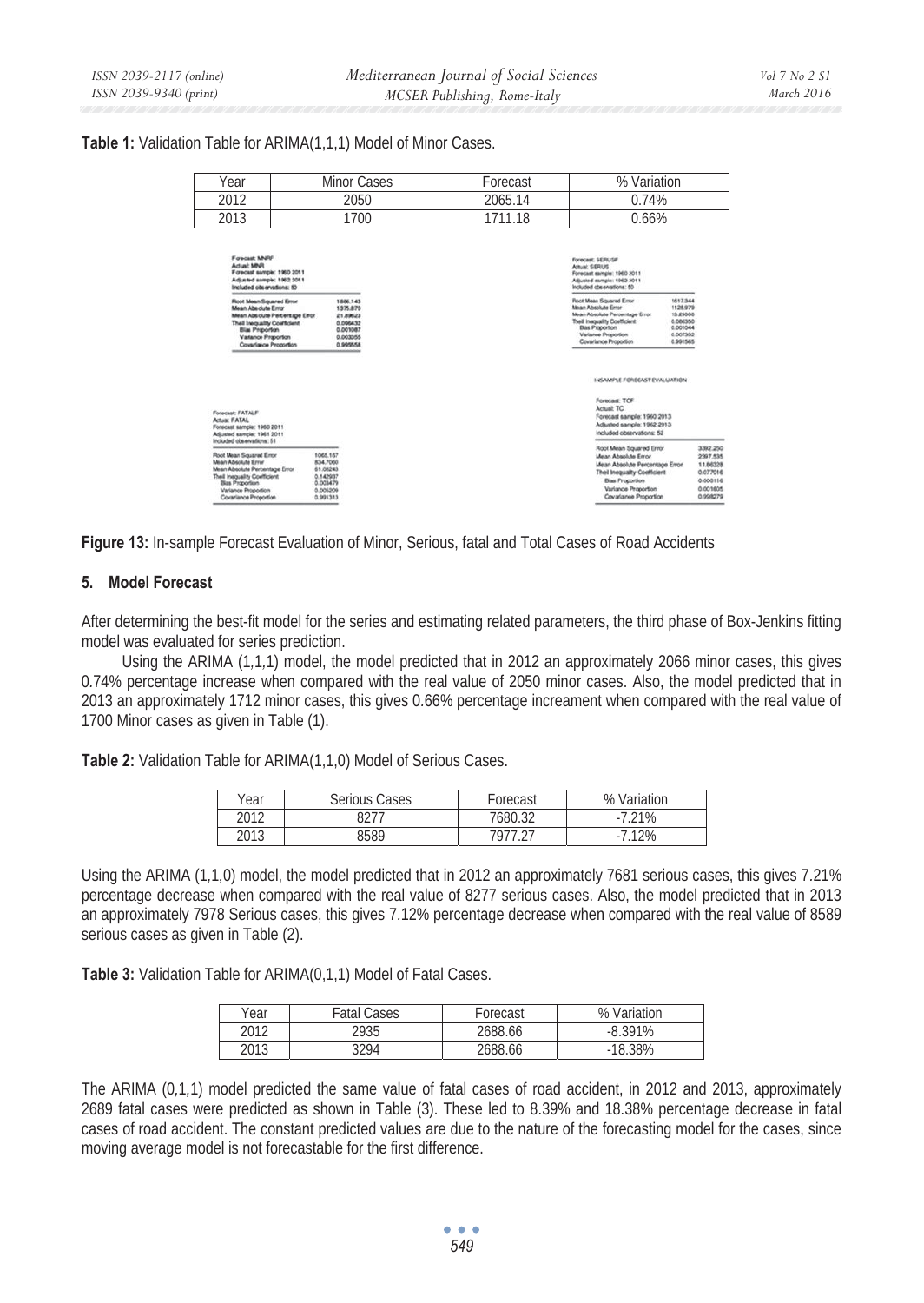**Table 4:** Validation Table for ARIMA(1,1,1) Model of Total Cases.

| Year | <b>Total Cases</b> | Forecast | % Variation |
|------|--------------------|----------|-------------|
| 2012 | 13262              | 12962.39 | $-2.26%$    |
| 2013 | 13583              | 1314640  | 3.21%<br>-  |

Conclusively, using the ARIMA (1*,*1*,*1) model, the model predicted that in 2012 an approximately 12963 total cases, this gives 2*.*26% percentage decrease when compared with the real value of 13262. Also, the model predicted an approximately 13147 of Total cases in 2013, this gives 3*.*21% percentage decrease when compared with the real value of 13583 total cases as given in Table (4).

**Table 5:** Forecast Table for The Cases Considered.

| Year | Minor Cases | Serious Cases | <b>Fatal Cases</b> | <b>Total Cases</b> |
|------|-------------|---------------|--------------------|--------------------|
| 2014 | 1803.93     | 7846.95       | 2688.66            | 13001.46           |
| 2015 | 1719.13     | 7904.14       | 2688.66            | 13115.62           |
| 2016 | 1788.32     | 7879.05       | 2688.66            | 13025.70           |
| 2017 | 1731.87     | 7890.06       | 2688.66            | 13096.53           |
| 2018 | 1777.93     | 7885.23       | 2688.66            | 13040.74           |
| 2019 | 1740.35     | 7887.35       | 2688.66            | 13084.68           |
| 2020 | 1771.01     | 7886.41       | 2688.66            | 13050.07           |



**Figure 14:** Forecast plots of Minor, Serious, fatal and Total Cases of Road Accidents

# **6. Model Representation**

The general difference of ARIMA (1*,*1*,*1); minor cases, is given as,

*Y*<sub>t</sub> – *Y*<sub>t-1</sub> =  $\psi(Y_{t-1} - Y_{t-2}) + e_t - \theta e_{t-1}$  $Y_t = (1 + \psi)Y_{t-1} - \psi Y_{t-2} + e_t - \theta e_{t-1}$  (1) Substituting the values of *ψ* and *θ* as given in Figure (7), the model for the minor cases becomes,  $Y_t = 1.815892Y_{t-1} - 0.815892Y_{t-2} + e_t - 0.607063e_{t-1}$  (2) Furthermore, the general difference of ARIMA (1*,*1*,*0); serious cases, is given as, *Y*<sub>t</sub> – *Y*<sub>t-1</sub> =  $\psi(Y_{t-1} - Y_{t-2}) + e_t$  $Y_t = (1 + \psi)Y_{t-1} - \psi Y_{t-2} + e_t$  (3) Substituting the value of  $\psi$  as given in Figure (7), the model for the serious cases becomes,  $Y_t = 0.561164Y_{t-1} + 0.438836Y_{t-2} + e_t$  (4)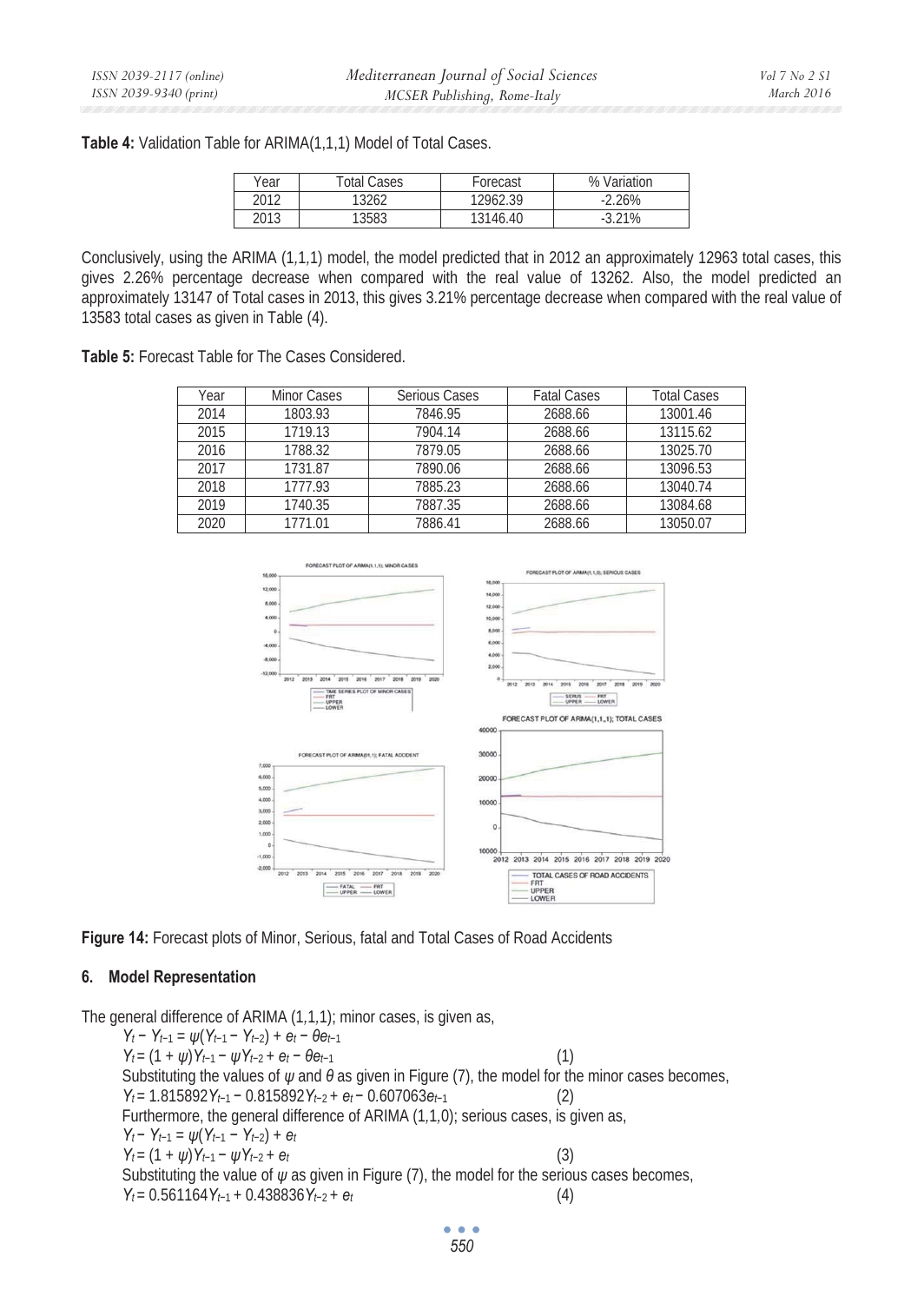Also, the general difference of ARIMA (0*,*1*,*1); fatal cases, is given as,  $Y_t - Y_{t-1} = e_t - \theta e_{t-1}$  $Y_t = Y_{t-1} + e_t - \theta e_{t-1}$  (5) Substituting the value of  $\theta$  as given in Figure (7), the model for the fatal cases becomes,  $Y_t = Y_{t-1} + e_t + 0.406170e_{t-1}$  (6) And finally, the general difference of ARIMA (1*,*1*,*1); Total cases, is given as, *Y<sub>t</sub>* – *Y<sub>t</sub>*-1 =  $\psi(Y_{t-1} - Y_{t-2}) + e_t - \theta e_{t-1}$  $Y_t = (1 + \psi)Y_{t-1} - \psi Y_{t-2} + e_t - \theta e_{t-1}$  (7) Substituting the values of *ψ* and *θ* as given in Figure (7), the model for the Minor cases becomes,  $Y_t = 0.212321Y_{t-1} + 0.787679Y_{t-2} + e_t - 0.519769e_{t-1}$  (8)

### **7. Discussion**

One of the major concerns in Nigeria is the increasing Road traffic accident, which is at a disturbing rate. Federal Road Safety Corps (FRSC) of Nigeria recognizes the negative impacts of road safety accident and has commended the positive contribution of road safety researches as necessary tools to have significant accident initiatives. This research is carried out in order to identify the patterns of road traffic accident cases; the minor cases, the serious cases, the fatal cases and the total cases, by developing appropriate time series ARIMA models and predicts 7 years cases of road traffic accident (minor, serious, fatal and total cases) along the Nigeria's motorway.

Time series analysis of the data from the years 1960-2013 showed that patterns of road traffic accident cases are increasing (on average) along the Nigeria's motorway. The most widely used conventional method of time series known as Autoregressive Integrated Moving Average (ARIMA) model, also known as Box-Jenkins method was applied to the annual cases of road traffic accident data in Nigeria from 1960-2013 to determine patterns of road traffic accident cases along the Nigeria's motorways. After identifying various tentative models, the appropriate models for the accident cases (minor, serious, fatal and total cases) are as follows.

ARIMA (1*,*1*,*1) was used to model the minor and total cases, ARIMA (1*,*1*,*0) was used to model the serious cases, while ARIMA(0,1,1) model was for the fatal cases using the data from 1960-2011. The adequacy and performance of the model were tested on the remaining data from 2012 to 2013.

We provide 7 years forecasts of the cases of road accident using the models developed and they showed that road traffic accident cases examined; minor cases, serious cases, fatal cases and total cases would continue to increase. This study provides reliable and genuine information that could be useful for determining road accident rate on Nigeria's motorways and provide necessary prevention for the unwanted act. This study would also be used for providing important information to increase the level of awareness among stakeholders concerning road safety, since the problem has become a growing issue in Nigeria. More so, in setting priorities when planning road traffic accident interventions. Most Importantly, this study would provide expected benefit to the road users, Road Safety Corps, researchers and other stakeholders in understanding the rate of the cases of road accident.

# **8. Recommendation**

With the results at hand, it is very obvious that if government remain nonchalant and individuals are also waiting for government to do everything, the cases will continue to increase (on average) according to the forecast values. Note that the models should not be used for a long time forecast because it will results to unnecessarily large forecast. To avoid increase in road traffic accident, the following must be taking care of; Road Safety Agency should create awareness program for the citizens so as to inform (or remind) them of the rules and regulations. Phrases like "Do not make phone call while driving", "It's better to be late that to be late", "Do not drink and drive", and so on, should be found on car stickers, on billboard, in advertisement and other noticeable place for the drivers. This awareness can be done on television stations, radio stations, billboard, and so on.

Also, the law makers should give strict and immediate punishment for lawbrakers. Once some people are punish for violating the rules and regulations, it would serve as lessons for others. Moreover, the awareness should not be limited to drivers alone. The entire citizens must also be aware of the rules and regulations of Road Traffic. Like the use of over-head bridge instead of crossing high-way roads; how to rescue victims immediately incase of accidents, and so on.

Maintenance of motorways is also a key factor in reducing road traffic accident. Government should always ensure the maintenance of roads and provision of alternative routes (in case of very busy roads). More so, there should be